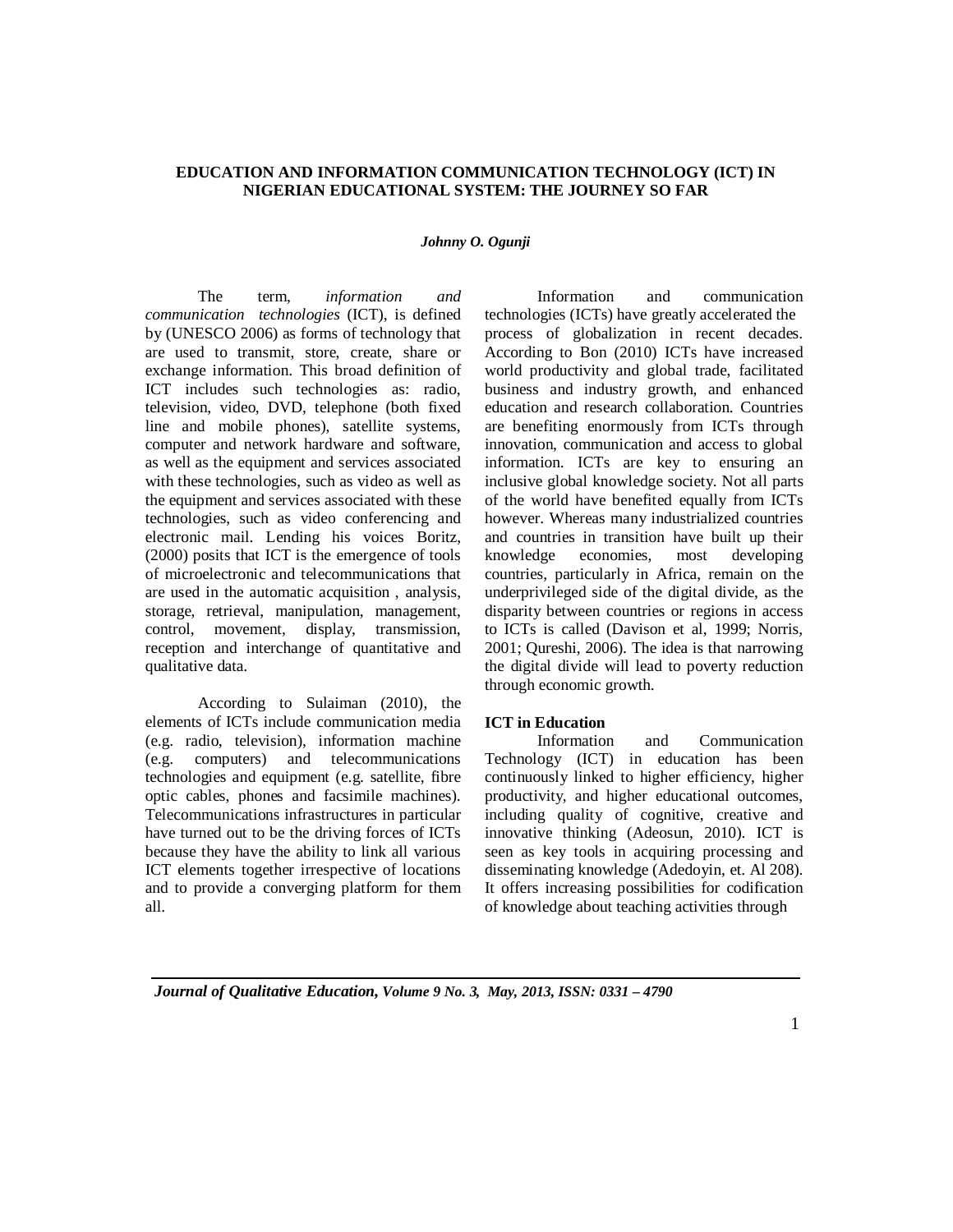being able to deliver learning cognitive activities anywhere, anytime (Larsen and Vincent-Lancrin 2005).

The field of education has been affected by ICTs, which have undoubtedly affected teaching, learning and research (Yusuf, 2005). A great deal of research has shown the benefits of ICT to quality of education (A-Ansari, 2006). ICTs have the potential to accelerate, enrich, and deepen skills, to motivate and engage students, to help relate school experience to work practices, create economic viability for tomorrow's workers, as well as strengthening teaching and helping schools change (Davis and Tearte, 1999); Lemke and Coughin, 1998; Yusuf, 2005).

In a rapidly changing world, basic education is essential for an individual to be able to access and apply information. Such ability must include the knowledge and effective use of ICT skills. The Economic Commission for Africa has indicated that the ability to access and use information is no longer a luxury, but a necessity for development. Unfortunately, many developing countries, especially in Africa, are still low in ICT application and use (Aduwe-Ogiegbean and Iyamu, 2005).

## **Nigeria and ICT in Education**

In general Ogunsola and Aboyade (2005) observed that Nigeria had a late start in the use of computers, but the growth in their use has been quite remarkable. The computer installations are widely distributed in universities, government departments and agencies, banks, commercial establishments, and industries. The private sector is also not left out in this information technological revolution. ICT use in education specifically is at a particularly dynamic stage in Africa and indeed in Nigeria. New developments and announcements are happening on a daily basis somewhere on the continent and in the country.

As this paper looks at the status of ICT in Nigerian education/education system this section will be based majorly on, and borrow copiously from the "Survey of ICT and Education in Africa: Nigeria" a Country Report by Agyeman (2007). This is in addition to other relevant information and data that may be useful.

The Ministry of Education created its ICT department in February 2007, notwithstanding several government agencies and other stakeholders in the private sector having initiated ICT-driven projects and programmes to impact all levels of the educational sector.

The National Council on Education coordinates planning, policy, and finance for the education sector under the federal government. The Council consists of the Commissioners and Ministers of Education and the Joint Consultative Committee on Education. Education administration responsibility is shared with the federal government across the federation by the different administrative structures as follows:

- 1. Primary level; local government
- 2. Secondary level: state governments
- 3. Tertiary/university level: federal government

The Federal Ministry of Education employs several national organs for its standards maintenance role in the specialized aspects of education. These include:

- 1. The Federal Inspectorate Service
- 2. The Nigerian Educational Research and Development Council
- 3. The Science Equipment Centre
- 4. The School Broadcasting Unit

Primary and secondary educations are both six years, and tertiary education may take one to four years depending on the qualification sought. The nine-year compulsory education is a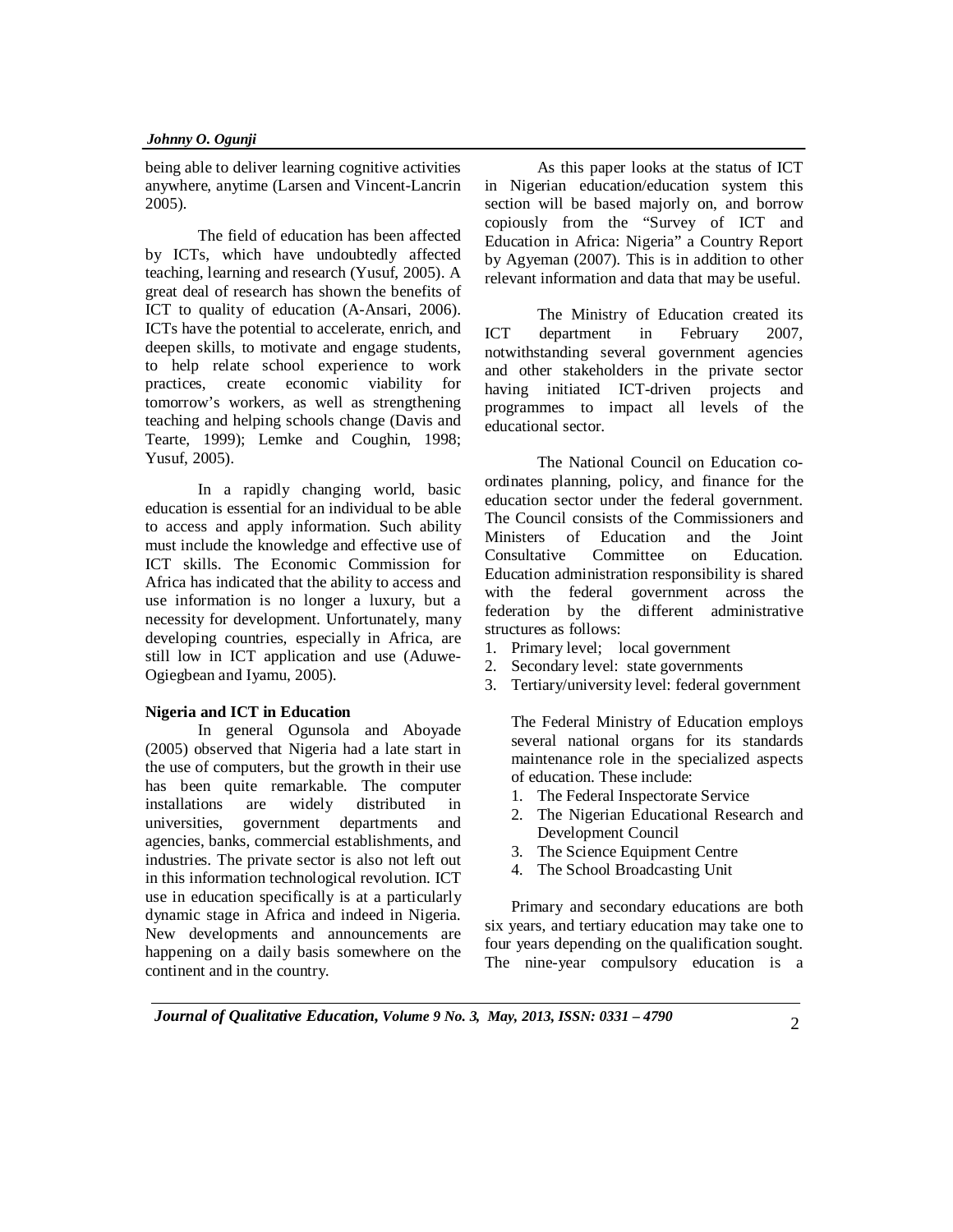combination of the primary education of six years and three years of junior secondary school education.

# **Education Policy**

Nigeria's objective for primary education does not elicit the knowledge of ICT. Emphasis is placed on:

- 1. Widening access to basic education
- 2. Eliminating present inequalities in the enrolment between the urban and rural populations
- 3. Ensuring greater retention in schools
- 4. Ensuring long-term permanent literary for those children who have completed the programme.

While ICT knowledge is not evoked in the vision set for primary school pupils, it is abundantly clear that government's new policies and programmes in the telecommunications and ICT policy sectors do address the problem otherwise.

# **ICT Policies**

Nigeria started implementing its ICT policy in April 2001, after the Federal Executive Council approved it by establishing the National Information Technology Development Agency (NITDA), the implementing body (NNPIT 2001). The policy empowers NITDA to enter into strategic alliances and joint ventures and to collaborate with the private sector to realize the specifics of the country's vision of "making Nigeria and IT capable country in Africa and a key player in the information society by the year 2005 through using IT as an engine for sustainable development and global competitiveness." This vision is yet to be fulfilled.

Outlined below are some of the objectives of Nigeria's ICT policy:

- 1. To ensure that ICT resources are readily available to promote efficient national development
- 2. To guarantee that the country benefits maximally, and contributes meaningfully, by providing the global solutions to the challenges of the Information Age
- 3. To empower Nigerians to participate in software and ICT development
- 4. To encourage local production and manufacture of ICT components in a competitive manner
- 5. To establish and develop ICT infrastructure and maximize its use nationwide
- 6. To empower the youth with ICT skills and prepare them for global competitiveness
- 7. To integrate ICT into the mainstream of education and training
- 8. To create ICT awareness and ensure universal access in promoting ICT diffusion in all sectors of national life.
- 9. To create an enabling environment and facilitate private sector (national and multinational investment in the ICT sector.
- 10. To encourage government and private sector joint venture collaboration
- 11. To develop human capital with emphasis on creating and supporting a knowledgebased society
- 12. To build a mass pool of ICT literate manpower using the NYSC, NDE, and other platforms as a train-the-trainer scheme for capacity-building.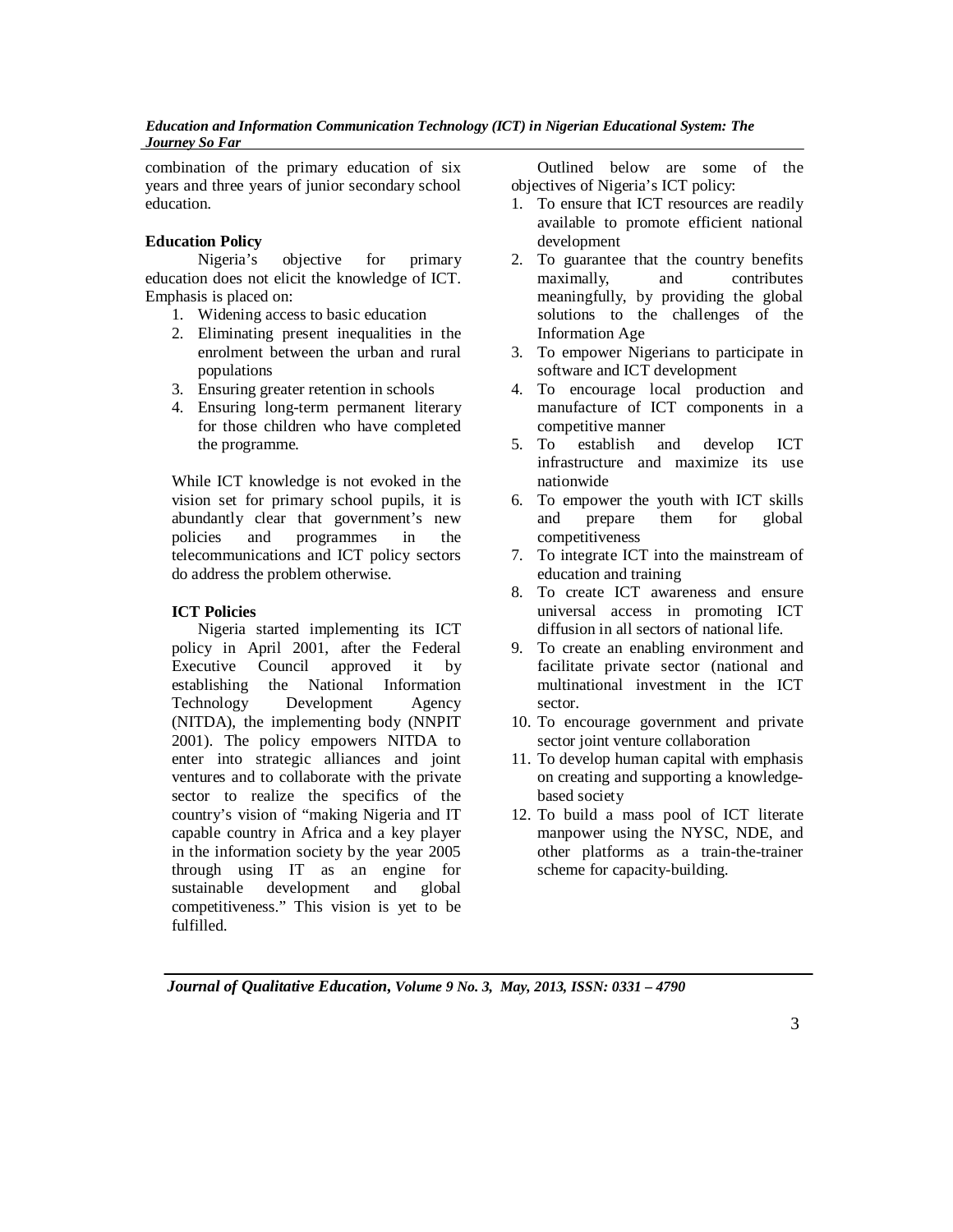### **Current ICT Initiatives and Projects**

Nigerian's education ministry is yet to design its ICT policy for education. The Ministry's ICT department was created in February, 2007. However, several different initiatives by government agencies and the private sector to introduce and promote ICTs in education are underway.

## **ICT in Primary Education**

The energy problem motivated the government to embrace the US\$100 XO laptop computer project for Nigeria's 24 million public primary school children. The government has ordered one million on these laptops, which can be cranked and do not need external power supply, for the primary school children. The laptop has in-built wireless networking, uses a 512 MB flash memory without a hard disk, and has two USB ports to which more memory or devices could be attached. It has a new user interface known as Sugar, and comes with a Web browser and a Web processor.

Considering the telecoms and energy problem it may require a countrywide extension and provision of wireless Internet facilities by the private mobile operators, like MTN, accompanied by the provision of alternate sources of electricity to enable optimum usage of the laptops by Nigerian elementary schools. The laptops are yet to appear in the country as experts continue to debate the appropriateness of that ICT approach for Nigerian primary schools; opinions oscillate between establishing computer laboratories for all schools and instituting probably unstustainable child-per laptop ownership schemes.

Some private elementary schools, however, have computer laboratories, especially those located in the high-class zones of the big cities.

#### **ICT in Secondary-Level Education**

During the 32 ministering council meeting of the National Council on Education in 1987, the Federal Government of Nigeria decided to introduce computer education into the nation's secondary school system. This was followed by the inauguration of the National Committee on Computer Education the same year. The functions of the committee include "planning for a dynamic policy on computer education and literacy in Nigeria as well as devising clear strategies and terminologies to be used by the federal and state governments in introducing computer education" (Nigerian Tribune, April 11, 1988).

The general objectives of the policy include:

- 1. Bring about a computer literate society in Nigeria by the mid-1990s.
- 2. Enable present school children to appreciate and use the computer in various aspects of life and in future employment. (Report on National Committee on Computer Education, 1988).

According to the National Computer Policy (1988), the first objective is to ensure that the general populace appreciates the impact of information and computer technology on today's society, the importance of its effective use, and the technologies that process, manage, and communicate the information. The second general objective is to ensure that the people of Nigeria will know how to use and program computers, develop software packages, understand the structure and operation of computers and their history, and to appreciate the economic social and psychological impact of the computer. The modalities and the strategies for achieving the stated objectives include:

1. Training teachers and associated personnel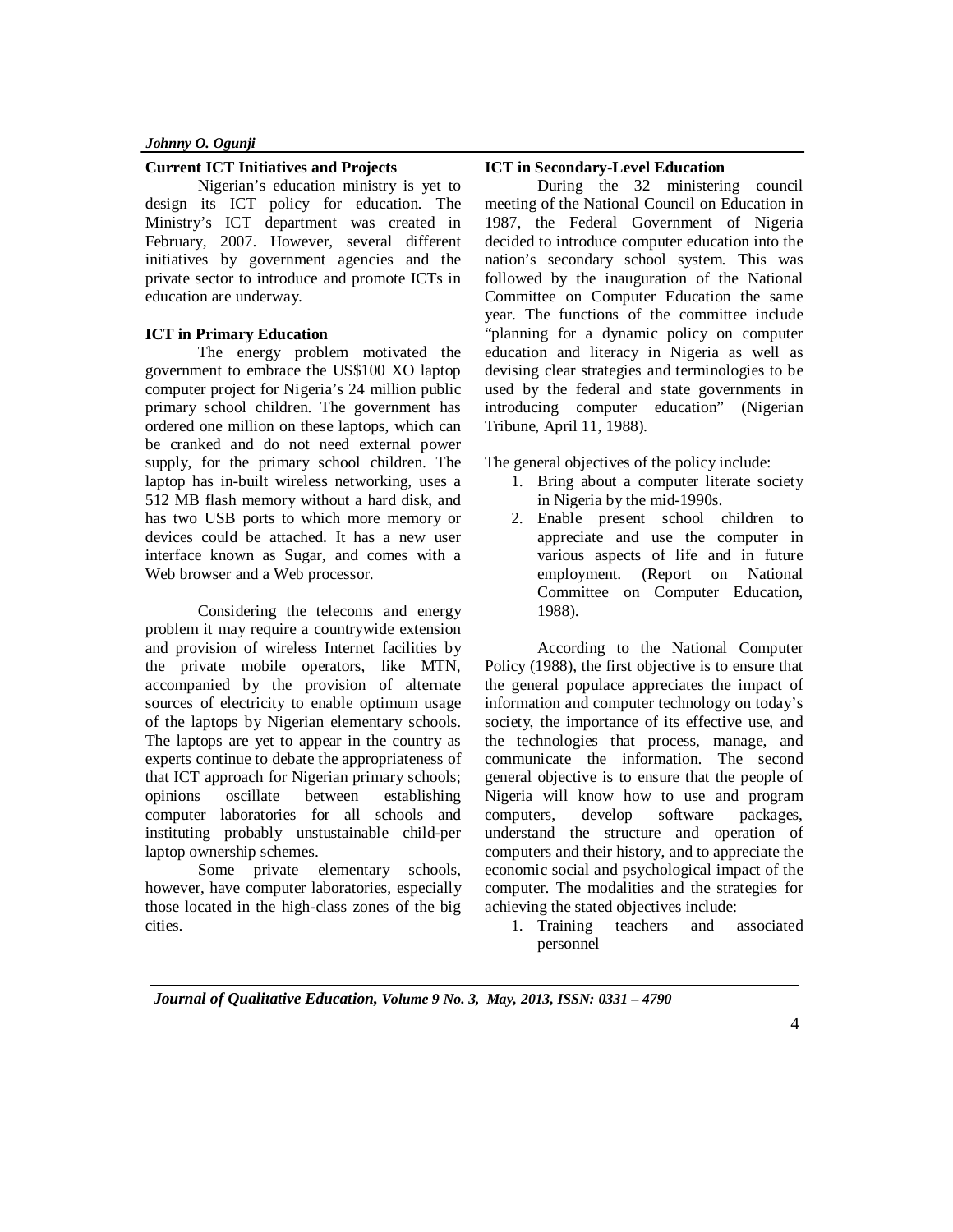- 2. Hardware facilities
- 3. Curriculum development
- 4. Software developments and evaluation
- 5. Maintenance of hardware and peripherals

According to Jegede and Owolabi (2003) the policy recommends a continuous evaluation of progress. The starting point of this evaluation is to compare school practice with policy stipulations. This will provide a framework for policy revision. A wide gap between this policy and practice has been reported.

# **SchoolNet Nigeria Initiative**

According to SSNG (2001) SchoolNet Nigeria is a non-profit organization created to address the use of ICT in Nigerian secondary schools with support of several government ministries. SchoolNet Nigeria (SNNG) is the leading national organization engaged in the effective and sustainable deployment and use of Information and Communication Technology (ICTs) to enhance teaching and learning in the primary and secondary education sector. SchoolNet Nigeria embodies a partnership between a diverse range of public and private sector interests in order to mobilize Nigeria's human and financial resources for the purpose of transformation of the education system in Nigeria into one, which participates in and benefits from the knowledge society. Through its programmes, SchoolNet Nigeria works to develop Nigerians who not only have access to information and knowledge, but also use them for positive development of themselves and community.

SchooNet Nigeria was however officially launched in September 2001 at a wellrepresented stakeholder workshop, held in Abuja, Nigeria, and funded by the Education Trust Fund. In this process, it managed to gain much needed credibility through its consultative approach, and gained political support for its establishment.

Our core activities are in the areas of:

- 1. Implementation and support and coordination of ICT development projects in education for national and state level projects;
- 2. Provision and support of technology solutions for schools, particularly lowercost and scalable solutions;
- 3. Develop local, state-wide and national ICT in education capacity;
- 4. Implement training for educators to use technology to enhance teaching and learning;
- 5. Address the shortage of technical ICT skills;
- 6. Support and facilitate the development of education content particularly local content, for use by learners and educators;
- 7. Promote collaboration among educators and learners;
- 8. Assess the functionality and impact of ICT –based learning opportunities and resources in the classroom to encourage systemic improvement in the education system;
- 9. Create an awareness of the use of ICTs in education (through press, conferences, seminars, electronic media and the internet), leading to grassroot demand and adoption and at all levels of the education system;
- 10. Introduce the integration of Project based learning as well as ICTs in schools curricula
- 11. Develop partnerships in support of ICTs in education;
- 12. Provide strategic guidance and support, policy development in the area of ICTs for education in order to create an enabling environment.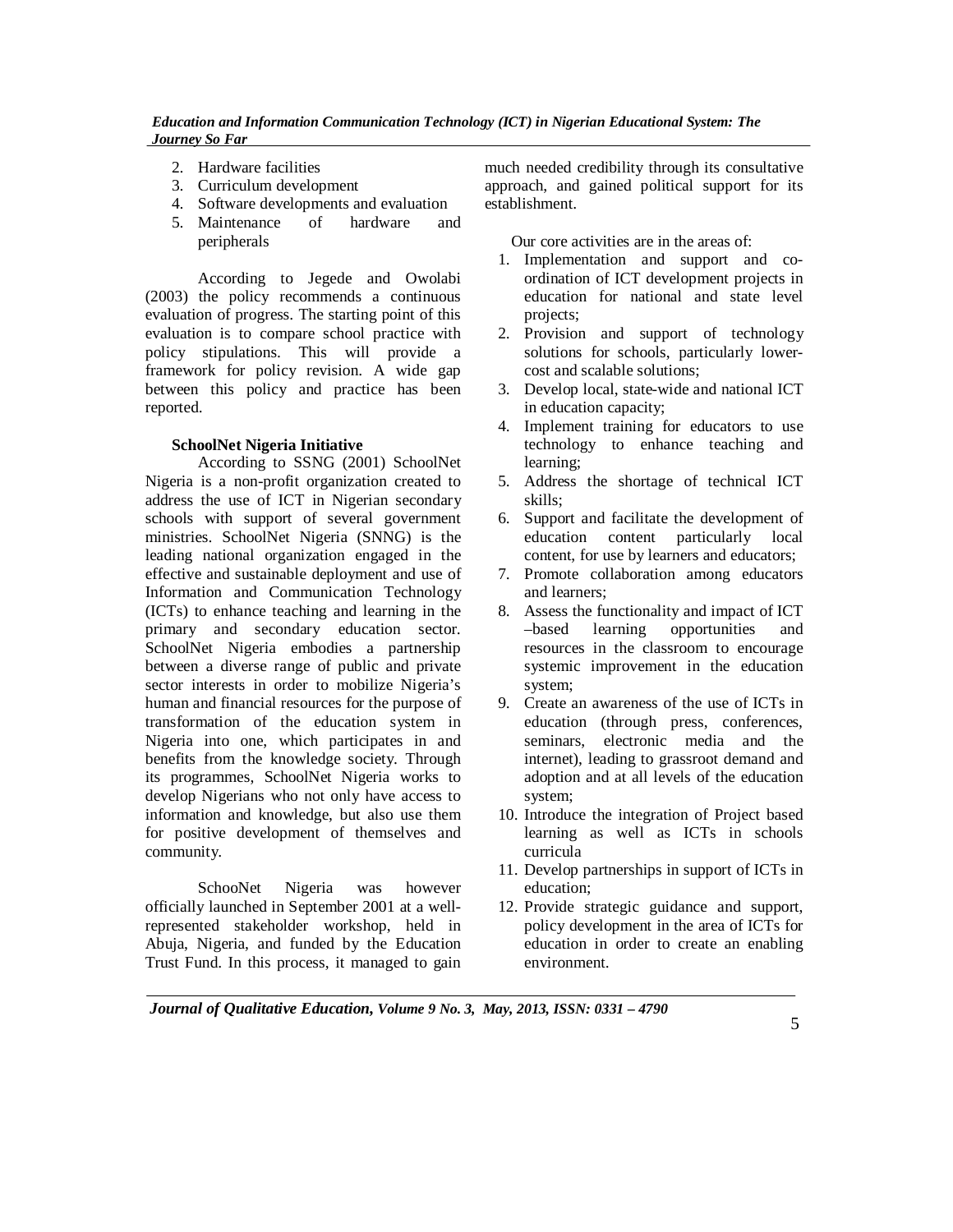In a bid to achieve its objective, SNNG's approach is to occupy the important role of Corporate Social Investment (CSI) Implementation Partner in the education sector for corporate organizations. The drive to achieve this objective has lead to the establishment of mutual business relationship with stakeholders in the education sector of Nigeria and international communities, thus positioning as a partner of choice. These stakehokders includethe Federal Ministry of Education, State Ministries of Education, Education Trust Fund, NCC, NEPAD and World Bank amongst others. The strategic partnership with these stakeholders ensures that SNNG activities are within government policy and implementation framework.

Since inception of operation in 2001, SNNG has worked as a Corporate Social Investment (CSI) Implementation Partner of several organizations such as MTN Foundation, Multichoice, Intel, World Bank and Microsoft to mention a few.

Another initiative is that of Zinox11 Computers, a private computer company, in collaboration with Microsoft, is set to revolutionise ICT usage in education from the primary to the university level. Zinox's strategy is targeted at students, lecturers, and the institutions themselves. The company provides the computers at highly discounted prices and hopes with government support to achieve 75% ICT application in Nigerian schools by 2010. First Bank of Nigeria is bankrolling the project. ICT labs are set up for schools that repay in two to three years. Lecturers repay the cost of their laptops in one year.

The ICT revolution has also registered corporate backing not only with computer companies like Zinox but also with the banks. Over 80 schools have benefited from the Zenith Banks ICT for Youth Empowerment Scheme. The scheme focuses on assisting Nigerian youth to bridge the digital divide through early introduction to ICT. Each school receives a minimum of 10 computers.

To encourage the use of ICT, the bank organizes an annual ICT empowerment forum for youth that attracts about 2000 secondary – and tertiary –level students. The bank distributed 100 personal digital assistants (PDAs) to the first 100 students to arrive at the venue in 2006.

### **ICT in Tertiary-Level Education**

The National Universities Commission (NUC), the government agency responsible for registering and regulating universities has prescribed PC ownership for universities as follows:

One to every four students, one PC to every two lecturers below the grade of Lecturer 1, one PC per Senior Lecturer, and one notebook per Professor/Reader.

While some universities, like the Nnamdi Azikiwe University, have achieved a better ratio for their faculty, the same cannot be said for the PC-to-student ratio. However, some universities have made giant strides in campuswide area networking and e-learning course deliveries.

The Obafemi Awolowo University (OAU) boasts of having the best-developed ICT system in the country with its own VSAT access to the Internet and a campus-wide intranet. OAU has embarked on the progressive application of ICT to all its functions and services – academic research, and administrative. The OAU has more than 6,000 users on more than 1,000 computers distributed in 15 computer laboratories across the campus.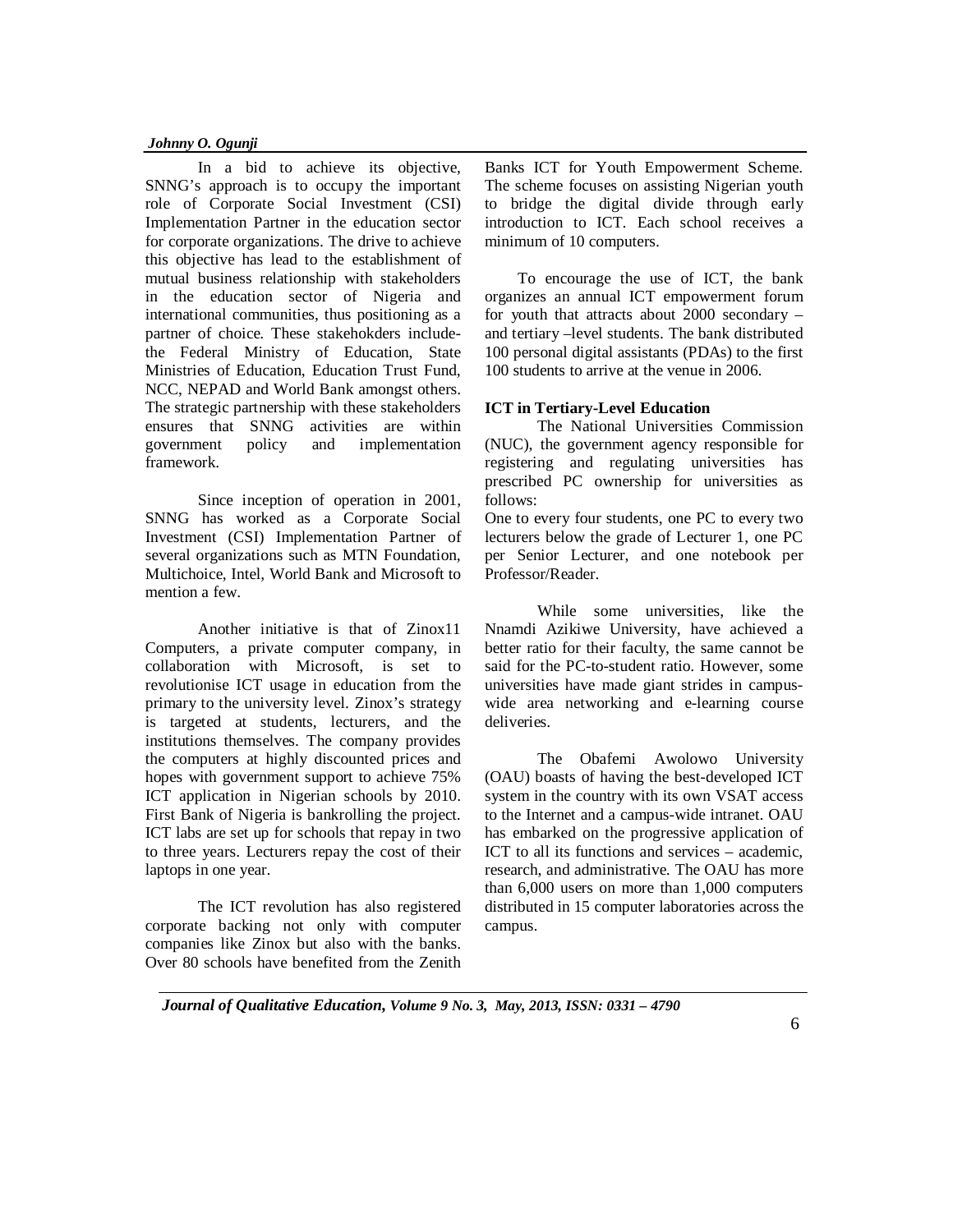Meanwhile among the universities, the University of Jos (UNIJOS) is blazing the trial for content development and e-learning in addition to campus networking, UNIJOS, in collaboration with AVOIR (African Virtual Open Initiatives and Resources) and the Carnegie Corporation (USA), has developed elearning programmes for several department. Open notable achievement is the medicine by elearning Web site of the Department of Anatomy of UNIJOS that permits students to undertake virtual electronic dissections – a phenomenon believed to be the first of its kind in medical training worldwide. Under a collaborative programme, lecturers from the Universities of Oxford and Cambridge have facilitated courses as part of the ICT initiative sponsored by A.G. Leventis.

The authorities in other universities have organized study tours to the OAU and UNIJOS sites as part of preparation activities towards the implementation of their own laboratories and campus networks.

The National Open University of Nigeria (NOUN), established in 2002, has created 27 study centres across the country. NOUN's dream is to establish study centres not only in each of the 36 states of the federation but also at local government area in order to make tertiary education available to all citizens. Each NOUN study centre is a computer laboratory/cyber café equipped with a minimum of 25 computers in a local area network (LAN) configuration (Ambe-Uva, 2006). The centres are yet to be connected to NOUN's REPRODAhq (repository, reproduction, distribution and administration headquarters), through a wide area network (WAN), to enable the mainstreaming of the following activities:

- a. Training and learning
- i. Assessment and testing
- ii. Interactive sessions
- iii. Communications (e-mail, chat, forums)
- iv. Internet access
- v. Access to virtual library
- vi. Other computer applications

NOUN uses the WAN to deliver learning courses to all the study centres. NOUN's ICT applications presently cover:

- i. Management of student records (on-line application, admission, registration, and exam procedures).
- ii. Learner management system (e-learning and the virtual library).
- iii. Communication (e-mail, SMS,, videoconferencing and internet)
- iv. Delivery of the human resource and finance courses. The pdf files of these two courses are already available on-line. Te goal of NOUN is to use the REPRODAhq to eventually reproduce all course materials in electronic form.

# **National University Commission (NUC) Quality Support Mechanisms (a) Virtual Library**

A bold step towards ensuring quality of university education is the virtual library project initiative. The project which is ICT based and now its first phrase of implementation will improve the quality of teaching and research in institutions of higher learning in Nigeria through the provision of access to current books, journals and other information resources held by global network of on-line libraries, promote scholarship, research and lifelong learning through the establishment of permanent access to shared digital archival collections, and provide guidance for academic libraries on applying appropriate technologies in the production of digital library resources.

### **(b) VIHEP**

The Virtual Institute for Higher Education Pedagogy (VIHEP) is another initiative of the National Universities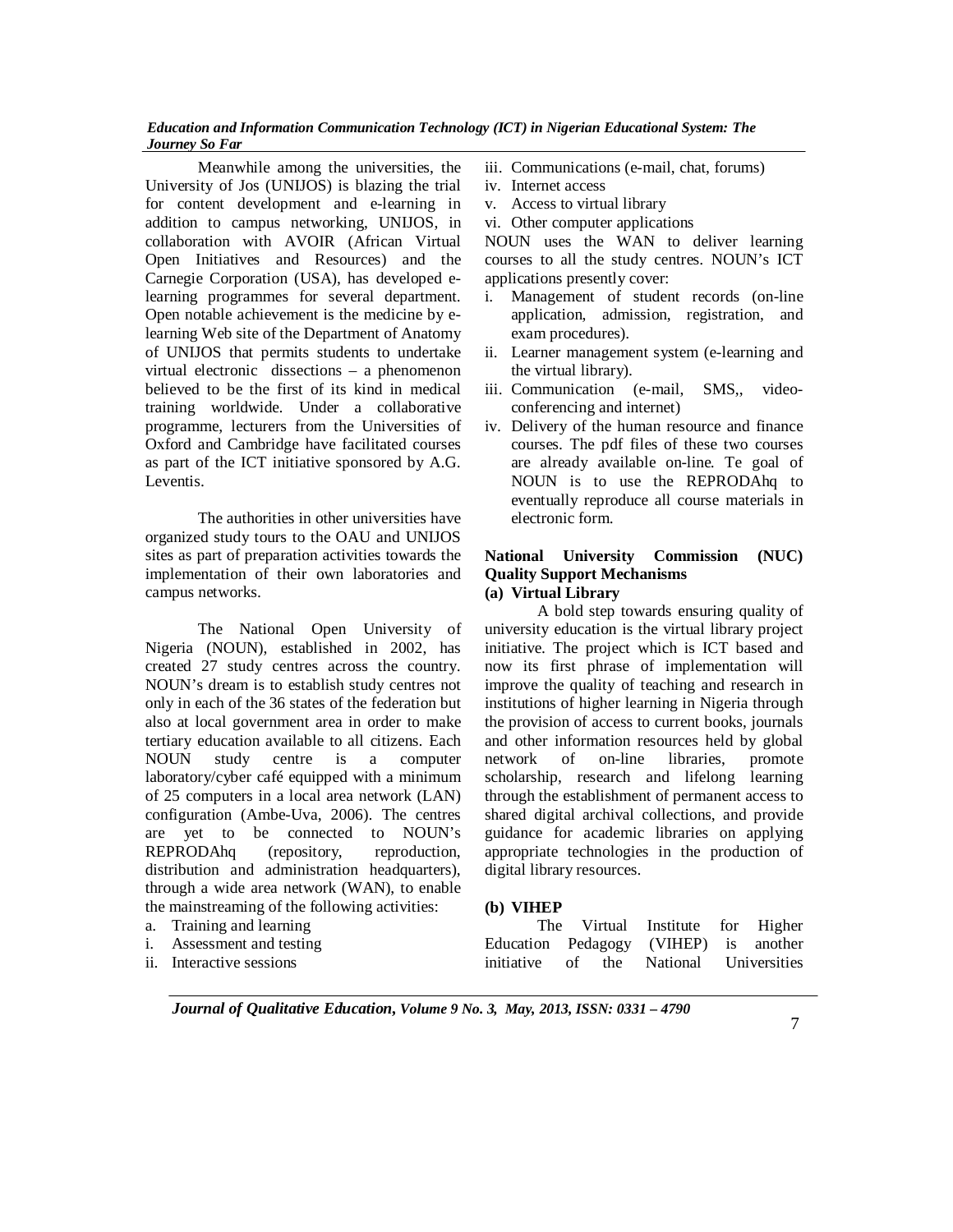Commission aimed at improvement of the quality of teaching and learning in Nigerian universities. The Institute is an on-line site where participants are able to update their knowledge and skills in educational delivery using Internet protocols as platform.

The Institute which is with nine-module training programme has the following objectives:

- i) To provide academic staff in tertiary institutions in Nigeria especially universities with Internet-based training on modern methods of teaching and learning higher education.
- ii) To enhance the knowledge and skills of academic staff on such issues as (a) teaching of large classes; (b) effective utilization of limited resources; (c) modern methods of assessment and evaluation of student performance; (d) basic guidance and counseling techniques; (e) basic skills of curriculum development; and (f) techniques for writing grant winning proposals.
- iii) To share experiences among academic staff in Nigerian universities on best practices in university teaching and how to deal with such academic vices as examination malpractice, cultism and plagiarism.

Acquisition of basic ICT skills and capabilities have recently been made mandatory as part of the national minimum standards for teacher education at the Nigeria Certificate of Education and firs degree in education levels. Also, some universities in Nigeria have made ICT skills a requirement for continuing and graduating students. Thus, the teacher education colleges have also been impacted by the current ICT revolution. The Federal College of Education (FCE) in Omoku has 130 computers in three e-learning classrooms each with 30 computers and a cyber café with 40 work stations.

# **National Research and Education Network (NIREN)**

A National Research and Education Network (NIREN) is a specialized internet service provider dedicated to supporting the needs of the research and education communities within a country (Wikipedia 2012). It is usually distinguished by support for a high-speed backbone network, often offering dedicated channels for individual research projects. NIRENs are usually the places where new internet protocols and architectures are introduced before deployment within the Public Internet. Two examples of these protocols are IPv6 and IP multicast. Two examples of architecture are client/server and Cloud computing.

At a Workshop on Strategies for ICT Development and Access to More Affordable Bandwith for Universities, Research and Higher Educational Institutions in Nigeria organizerd by the Association of Vice-Chancellors of Nigerian Universities (AVCNU) on  $28<sup>th</sup>$  February, 2008. It was agreed that ICT is essential for supporting the Development and sharing of online information and e-resources, supporting collaborative research among Nigerian Universities, Research and Higher Educational Institutions (in addition to collaboration research with others); turning point online courses and sharing expertise; sharing of experiences and best practices and providing opportunities for Student and Staff exchange.

The Workshop therefore resolved to establish a National Research and Education Network (NIREN)

According to Chafe (2009) the proposal intends to create a broadband network by leasing capacity from existing backbone infrastructure owners and organizing the leased capacity to form a virtual private network,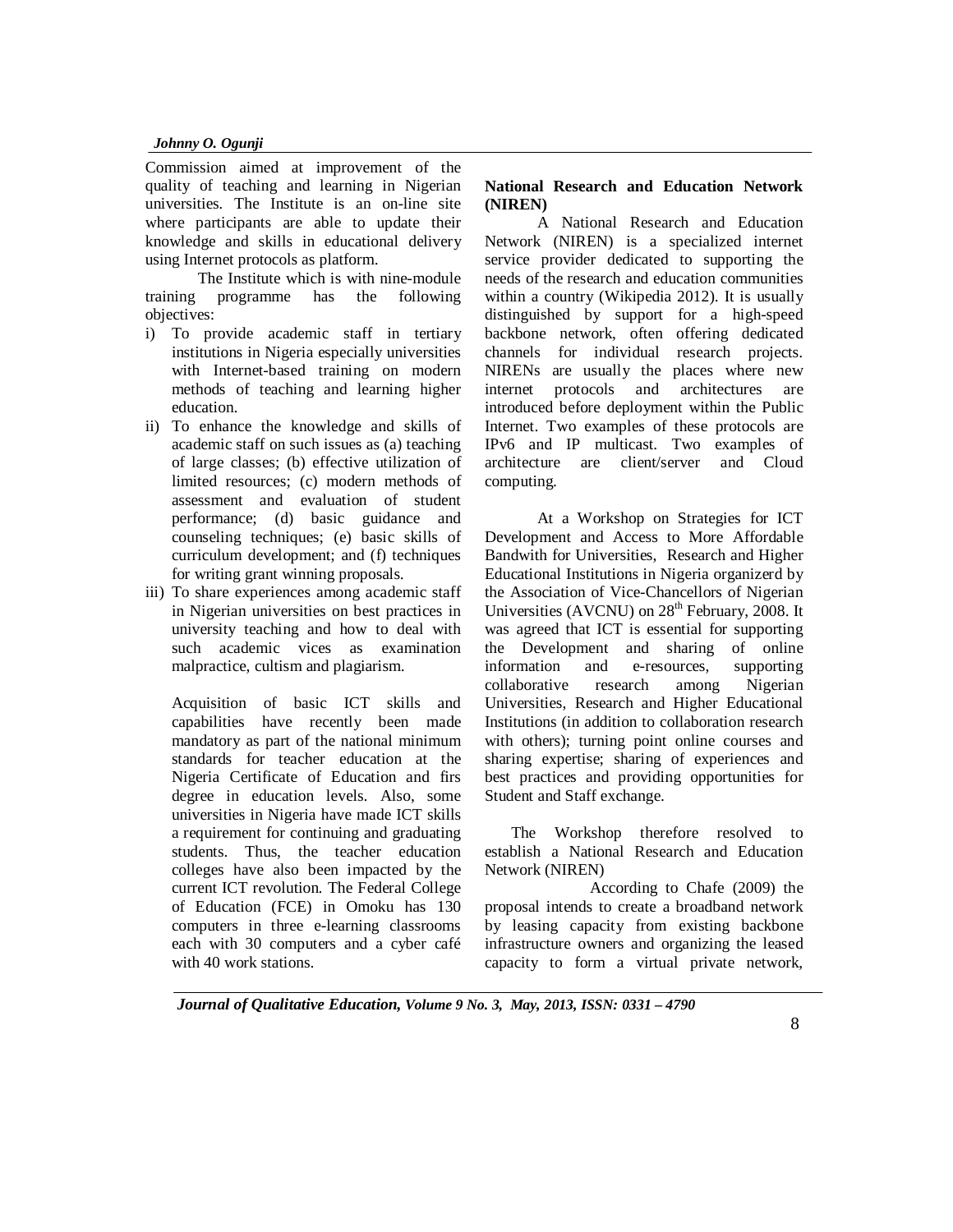connecting all institutions together and supporting the deployment of teaching, learning and management tools and applications. The increasing capacity availability on the fibre optic networks – which support the transfer of high volumes of data – will be leveraged to create a NUBNET (Nigerian Universities Brandband Network) connection for effective management and centralized support.

The Proposal is to be planned for the Research and Education community in Nigeria, but to start with the Federal Universities. Other universities and institutions are to join as and when they are ready.

The Proposal has the following 5 components:

- 1. Provision of Broadband Connectivity
- a. A high –speed mesh network for Universities and eventually other research institutions
- b. A high-speed internet access via marine cable
- c. Capacity building
- d. Operators' workshop
- e. End-user buy-in
- f. Regulations workshops
- g. Government stakeholders' workshops
- h. User community training for staff and sensitization for students
- 2. Power plan for the network infrastructure
- 3. Provision of more and cheaper bandwidth
- 4. Provision/development of ICT application:
	- a. Enterprise wide anti-span & antisolution
	- b. E-courseware
	- c. E-library
	- d. Video conferencing
	- e. Voice over Internet Protocol (VIP)
	- f. Subscription to e-journals
	- g. Staff student management & administration etc.

Eko-Konnect (2012) states that the largest challenges for NIREN formation are the social-reengineering tasks that need to be done to generate a true demand for a true NIREN, which is a necessary condition for achieving the socioeconomic benefits that NIRENs are expected to achieve. Also other major challenge consists of a coherent technical training program that would enable Higher Education Institutions (HEIs) to truly own and administer their networks. Additionally, most of the institutions may not know of the existence of the other, or that of the ICT Forum and its objectives, most of these organizations particularly the research institutions and other tertiary institutions may not have any knowledge of an NIREN, its purposes or benefits and there was no means of teaching these identified organizations except to physical visits.

### **Microsoft and CISCO Interventions**

In 2003 Microsoft and the Nigerian government signed a three-year agreement intended to enable Nigeria to deploy ICTs in order to accelerate economic growth. This partnership is to help Nigeria build its software development industry as well as streamline the governments use of Microsoft software tools. It is intended to stimulate the private sector and increase Nigeria's global competitiveness. To this end Microsoft will provide support to the Computers for All Nigerians initiative and will produce their software in three local languages, Hausa, Igbo and Yoruba, by the end of 2007.

Further, Microsoft has signed an MOU with the Educational Trust Fund (ETF) under the Microsoft partners in Learning Programmes (PL) to develop the ICT skills of teachers, Microsoft and ETF are also jointly building a teachertraining methodology that will become the future standard for schools countrywide. The two parties hope to bring technology to bear on primary, secondary, and tertiary education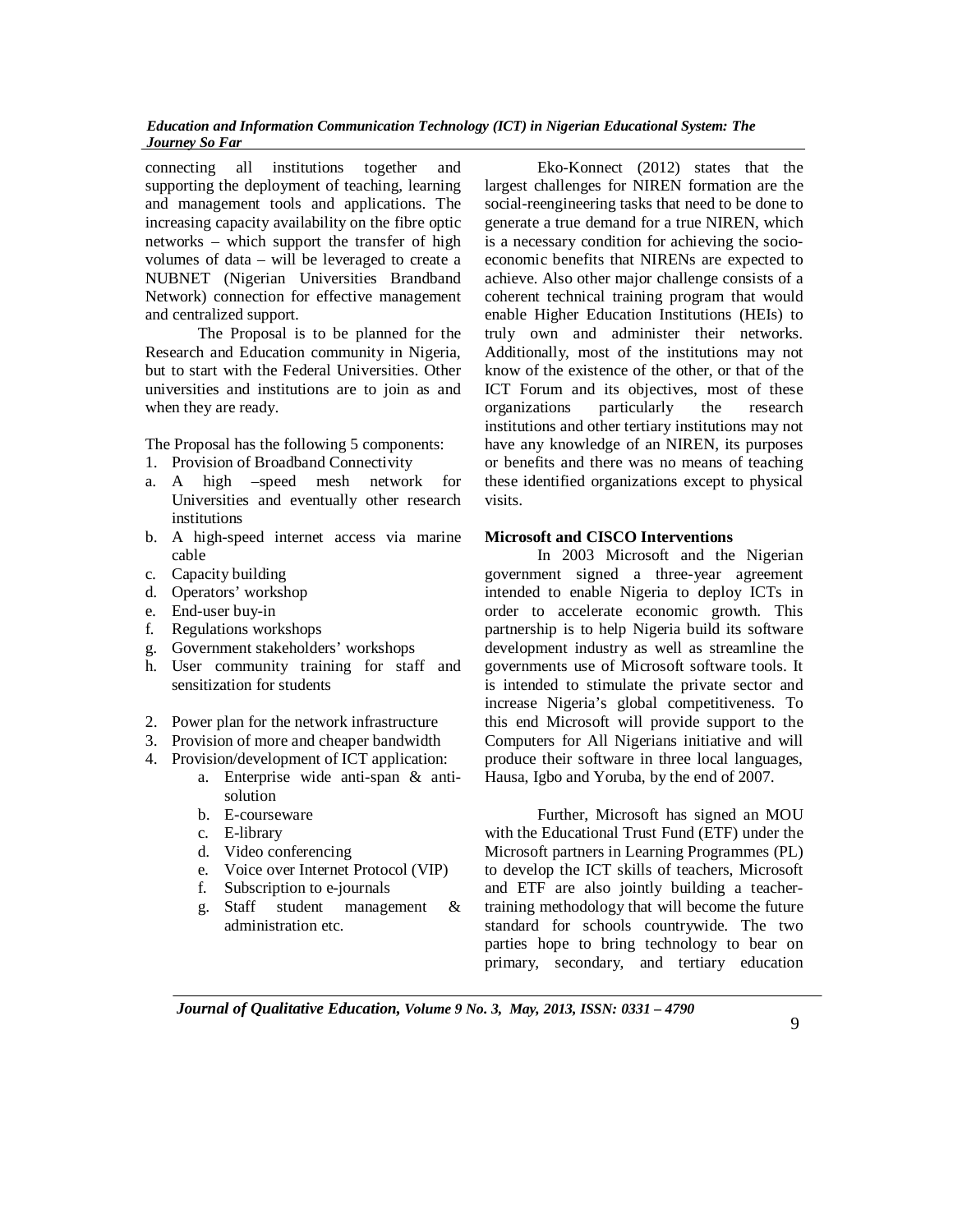through these agreements. Accordingly, NIJIDA is offering free training on Microsoft products to ICT staff in government and public enterprises.

The government has also acquired Microsoft products for free distribution to these enterprises. Another agreement is between the two parties focuses on cyber crime detection and prevention. The MOU stipulates that Microsoft will share information and train and build capacity of Nigeria's law enforcement agencies to fight other crime. The agencies will also benefit from training sessions for law enforcement officers and representatives, sponsored seminars, information for successful enforcement and access to Microsoft's technical expertise. Nigeria's Economic and Finance Crimes Commission is the government involved.

Partnership with CISCO is also being promoted. The company seeks to provide the necessary services to telecom operators to grow their voice and data services and has established 22 CISCO training academies all across Nigeria, with the intention of expanding further training facilities and academies in the country to increase access to education. As at 2006 there were 1,320 students in training in these institutions.

Following a series of workshops studies and meeting, 11 African universities and institutions, supported by the Partnership for Higher Education in Africa (PHEA), concluded that insufficient amounts and high cost of internet bandwidth were common problems that adverse affected teaching, learning and research (Bandwidth Consortium, 2007). The problem also limited ability of sub-Saharan institutions to interact and collaborate with the global academic community. They decided to cooperate in solving that shared problem, by aggregating their bandwidth needs and forming a bandwidth purchasing consortium.

With support from four major U.S. foundations that are members of the PHEA, the African Bandwidth Consortium (BWC) project was launched in 2005. The BWC Project was first hosted by African Virtual University (AVU) in Nairobi and some still refer to it as the AVU, BWC. In mid 2007, the International Development Research Centre (IDRC) in Nairobi kindly accepted hosting responsibilities of the BWC as a stop-gap measure. The Nigria ICT Forum of Partnership Institutions assumed hosting responsibilities for the BWC, effective from November 1, 2008.

# **Status/Challenges Facing ICT in Nigerian Educational System**

Notwithstanding the great stride Nigeria seem to have made the adoption and use of ICTs in her educational system is still rated low (Goshit 2006). NEPAD has also scored the level of African continent students' experience with ICTs and their proficiency in using them very low. Fifty-five percent of students within Africa, including Nigeria, Algeria, Burkina Faso, Cameroon, Republic of Congo, Egypt, Gabon, Lesotho, Mali, Mauritius, Mozambique, Rwanda, Senegal, South Africa and Uganda (who are participating in the first phase of the NEPAD e-Schools initiative), stated they had no experience at all in using computers (Aginam, 2006).

On July 17, 2011, the President, Dr. Goodluck Ebele Jonathan GCFR created a new Ministry of Communication Technology, which was charged with producing an ICT policy. The new Hon. Minister of Communication Technology, Mrs. Omobola Johnson formed an ad hoc committee on August 25, 2011, to harmonize the various laws dealing with ICT. The 55 paged documents was finally harmonized on January 8, 2012. It is good to have a harmonized ICT policy but we should also look at ways to surmount the obstacles to the implementation of the policy.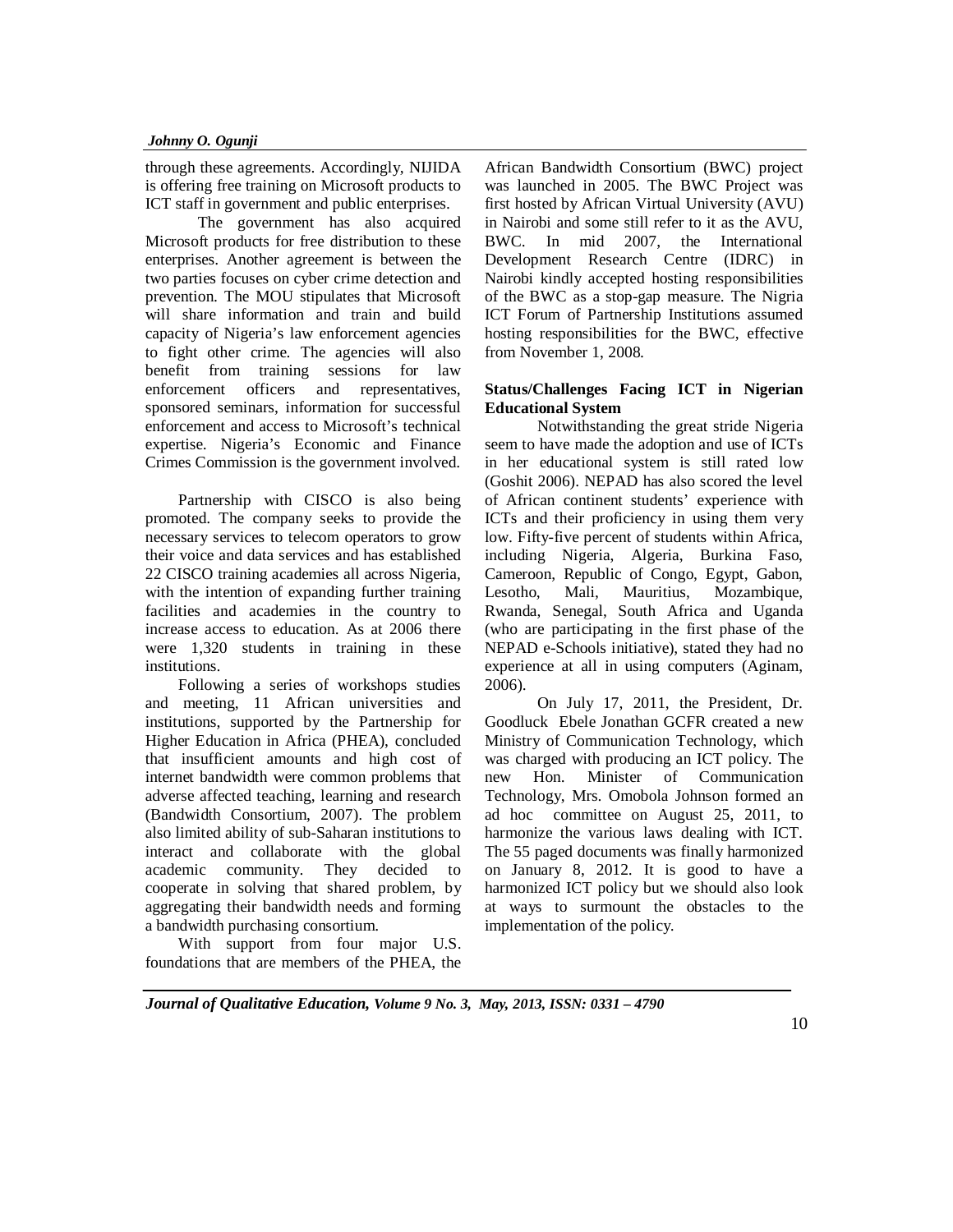According to Akpodiete (2012) in Section 3.1, of all the 12 objectives of the Policy, there is no mention of education. Many schools are ill-equipped. Even in section 4.5 of the document, it will be good to add the need for a benchmark to properly evaluate ICT Curricula. He suggests modifying section 4.2 (iv) to read "Education, Research and Development" changing it from RAD to ERAD or READ. There should also be a provision for the licensing of ICT practitioners. The current situation is porous and anyone can claim to be an ICT engineer or worse an ICT Expert. This is indeed too good for our country.

Adomi and Kpangban (2010) came up with several factors causing the low rate of ICT adoption and application in Nigerian secondary schools. The factors can be seen in Table 1, which is based on a survey of factors associated with low ICT application in Nigerian secondary schools, as perceived by 176 people in two states of Nigeria: 9 schools in Edo State with 84 respondents and 6 schools in Delta State with 92 respondents, Of the 176 teachers, 97 were male and 77 female. The study settings and subjects were selected through purposive sampling methods.

**Table 1: Causes of Low Level of ICT Application in Nigeria High Schools**

| <b>Causes</b>                                      | of Level | <b>ICT</b> | No  | Percent |  |
|----------------------------------------------------|----------|------------|-----|---------|--|
| <b>Application</b>                                 |          |            |     |         |  |
| Limited/poor information<br>infrastructure         |          |            | 112 | 64      |  |
| Lack of inadequate ICT facilities<br>in schools    |          |            | 108 | 61      |  |
| Frequent electricity interruption                  |          |            | 101 | 57      |  |
| Non integration into the school<br>curriculum      |          |            | 98  | 56      |  |
| Poor ICT policy/project<br>implementation strategy |          |            | 94  | 63      |  |

| Inadequate ICT manpower in the<br>schools                                  | 91 | 52 |
|----------------------------------------------------------------------------|----|----|
| High cost o f ICT<br>facilities/components                                 | 83 | 47 |
| Limited school budget                                                      | 78 | 44 |
| Lack of limited ICT skills<br>among teachers                               | 71 | 40 |
| Lack of poor perception of ICTs<br>among teachers and<br>administrators    | 70 | 40 |
| Inadequate educational software                                            | 62 | 35 |
| Poor management on the parts of<br>school administrators and<br>government | 5  | 3  |
| Lack of maintenance culture                                                | 3  | 2  |
| Lack of interest in ICT<br>application/use on the part of<br>students      | 1  | 1  |
| N – 176 several factors                                                    |    |    |

These factors are not just specific to secondary students. To substantiate the lack of poor perception of ICTs among teachers and administrators even in the Universities, Akpodiete (2012) reported his observation when he recently, lectured law classes at a University in Nigeria where surprisingly enough most of the lecturers (including the VC) were computer illiterates. That was in 2011. We all know that it is not uncommon to see the lecturers submitting their exam questions to the business centre for typing. Leading of course to leakages or "expos". It may appear unusual to some colleagues when one gives students assignment to be submitted via e-mail and required them to conduct research using the internet. Akpodiete (2012) insisting that the main obstacles to integrating ICT into the school's curriculum are the outdated lecturers and even anachronistic VCs who have no ICT knowledge themselves.

 *Journal of Qualitative Education, Volume 9 No. 3, May, 2013, ISSN: 0331 – 4790*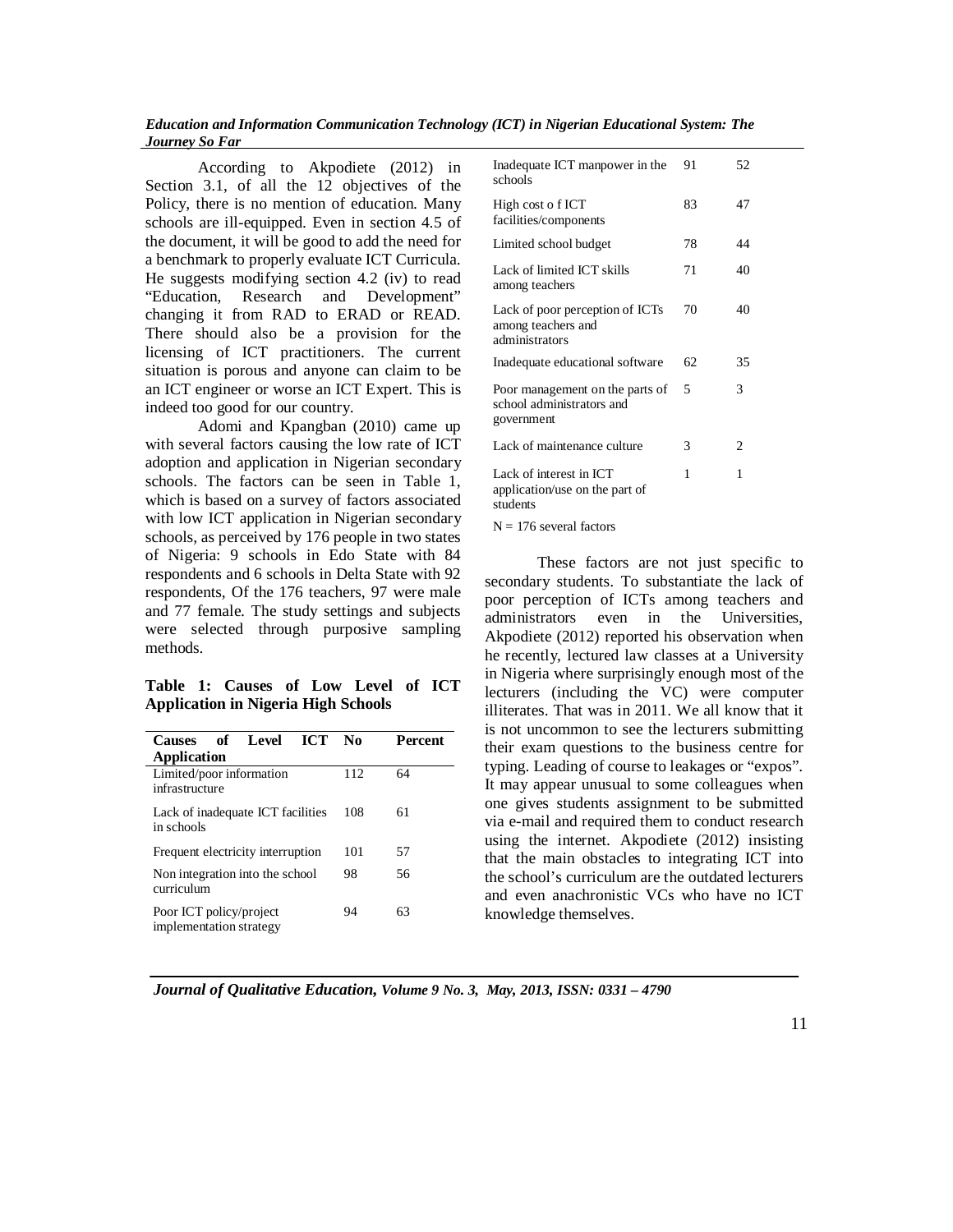#### **Conclusion**

Commenting on the adoption and use of ICT Philip Emeagwali remarks: "Africa must get onboard. Right now! … Africa will be either on to the Information Age or off to the dark Agricultural Age … Africa is suffering from knowledge apartheid that forces its children to eat the crumbs from the dinner table o f the information-affluent nations".

To bridge the digital divide, Akpodiete (2012) suggests that we need to massively invest in ICT literacy program similar to adult education program. In a dog post by someone named Nick Ikeame), two things are need for real change in education: "one, for the technology, to become increasingly ubiquitous and as "invisible" as a light bulb (for many teachers any kind of classroom use of ICT remains exceptionally daunting) and that may take a generation and two, fir educational administrators and policy-makers to find ways to accommodate the implications of the learnercenteredness involved. "The technology is there but do we have the will power in Nigeria to adopt and implement it. For example, it may be necessary to make it mandatory for teachers' to present their lessons or lectures in PowerPoint and provide electricity during class?

Considering the present status of ICT in Nigerian educational system and the various efforts that are being made to make it real, one may say that Nigeria is almost on board the ICT train Nigeria is indeed advancing towards proper integration of ICT into her education. It is however, truthful that Nigeria is doing this at a slow pace. More work is need and all hands must be on deck.

#### **References**

Adeosun, O. (2010). Quality basic education development in Nigeria: Imperative for use of ICT. CICE Hiroshima University. *Journal of International Cooperation in Education*, 33(2) (2010), p. 193-211.

- Adomi, E.E. & Kpangban, E. (2010). Application of ICTs in Nigerian secondary schools. *Library Philosophy and Practice* http://www.webpages.uidaho.edu/mbolim/ adomi-kpangban.htm retrieved Date 5/4/2012
- Aduwa-Ogbegbean, S.E. & Iyamu, E.O.S (2005). Using information and communication technology in secondary schools in Nigeria. *Educational Technology & Society* 8(1), 104-112.
- Aginam, E. (2006). NEPAD scores students ICT education in Africa low. *Vanguard.*  Available http://www. Vanguarding.com/ articles2002/features/technologytec52709 2006.html.
- Agyeman, O.T. (2007). ICT for education in Nigerian survey of ICT and education in Africa: *Nigeria country report Nigeria* – www.infodex.org.up. 1-12
- Akpodiete, A.O. (2012) *ICT illiteracy in Nigerian schools & civil service…- How do we bridge the digital divide?* www.thenigerianvoice.com/.../ictilliteracy-in-nigerian-schools-civilservice.html Retrieved 8/5/12
- Ambe-Uwa, n. T. (2006) nteractivity in distance education, the NOUN experience. *Turkish online Journal of Distance education* 7(4) article 9.
- Bandwidth Consortium (2007). *About the Bandwidth Consortium (BWS) of African Research and Education Institutions and Networks* http://www.bandwidth consortium. org/ Retrieval Date 6/5/2012.
- Bon, A. (2010). Information and communication technologies in tertiary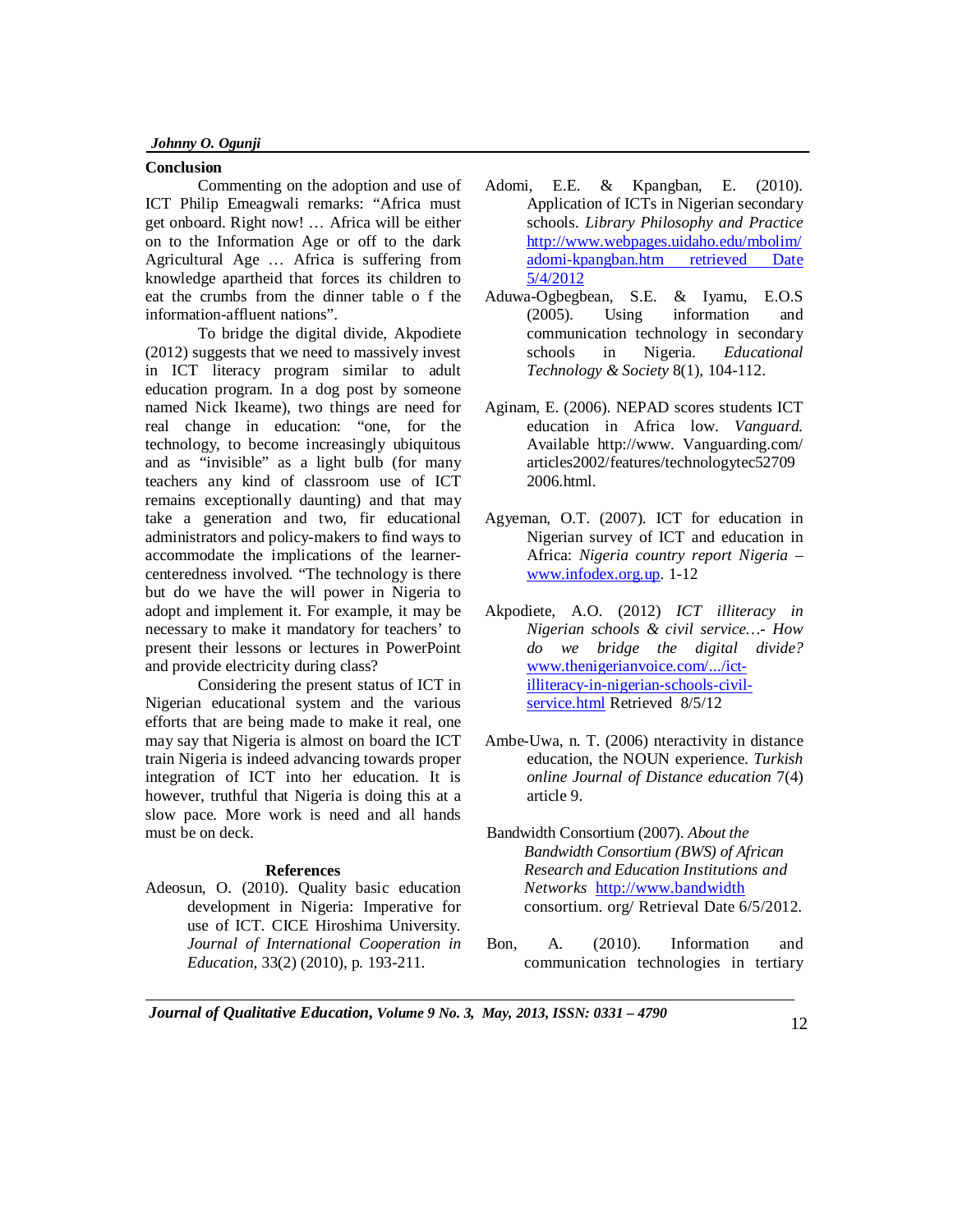education in sub-Saharan Africa In: *Higher Education and Globalization*  (eds. Damtew Teferra and Heinz Greijn) p 63 - 78 by the Maastricht University centre for International Cooperation in Academic Development (MUNDO), Maastricht, the Netherlands, and International Network for Higher Education in Africa (INHEA), Center for International Higher Education (CIHE), Boston College, USA.

- Boritz, J.E. (2000). The accounting curriculum and Information Technology. *The Nigerian Accountant, 33(2)* 26-34.
- Chafe, A.I. (2009) Nigerian Universities ICT Solution Project NUBNetwww. forum. org. ng/.../NUC+ICT+INITIATIVE+ PRESENTATION+TO+DICTs.pdf. Retrieved 6/5/2012
- Goshit, T. (2006). *Nigeria's need for ICT: SP. 259 technology and policy in Africa.* Available: http Special-Programs/SP-259Spring-2006/891209EE-E63B-4617-BA9D-7635A63C754B/0/goshit.pdf
- Davis, N.E. and Tearle, P. (Eds.) (1999). A core curriculum for telematics in teacher training. *Teleteaching 98 Conference,*  Vienna [http://www.ex.ac.uk/telematics/ T3/corecurr/tteach98.htm]
- Davison, R., Hams, R., Vogel, D.R. & De Vreede, GJ. (1999). Information technology in developing countries: Closing the digital divide, *Journal of Global Information Technology Management,* 2(3): 1-4.
- Eko-konnect Research and Education Initiative (2012) *Update on setting up of the*

*Nigerian NREN: Key Issues* http://www.eko-konnect.org.ng/sites/ default/files/dms/wacren-2009-ll-01 nigeria-ngnren.pdf Retrieval Date 7/5/2012

- Jegede, P.O.. & Owolabi, J.A. (2003). Computer education in Nigerian Secondary Schools: Gaps Between Policy and Practice Meridian: *A Middle School Computer Technologies Journal* Volume 6, Issue 2, URL: http://vvww.ncsu. edu/meridian/ sum2003/nigeria/index.html
- Larsen, K & S, Vincent-Lancrin (2005). *The impact of ICT on tertiary education: advances and promises,* presented at OECD/NSF/U. Michigan Conference, 10-11 January 2005. [http://advancing knowledge.com/drafts/Larsen-]
- Lemke, C. & Cougniin, E.G. (1998). *Technology in American schools: seven dimensions for gauging progress.* USA: Milken exchange on educational Technology.
- Nigerian National Policy for Information Technology (IT) , National Information Technology Development Agency, http://www.nitda.qov.nq/document/nige riaitpolicy.pdf
- Nigeria National Computer Policy (1988) Federal Ministry of Education, Lagos, Nigeria
- Norris, P. (2001), *Digital divide: Civic Engagement, information, poverty and the internet* Wor/cfw/de. Cambridge University Press.